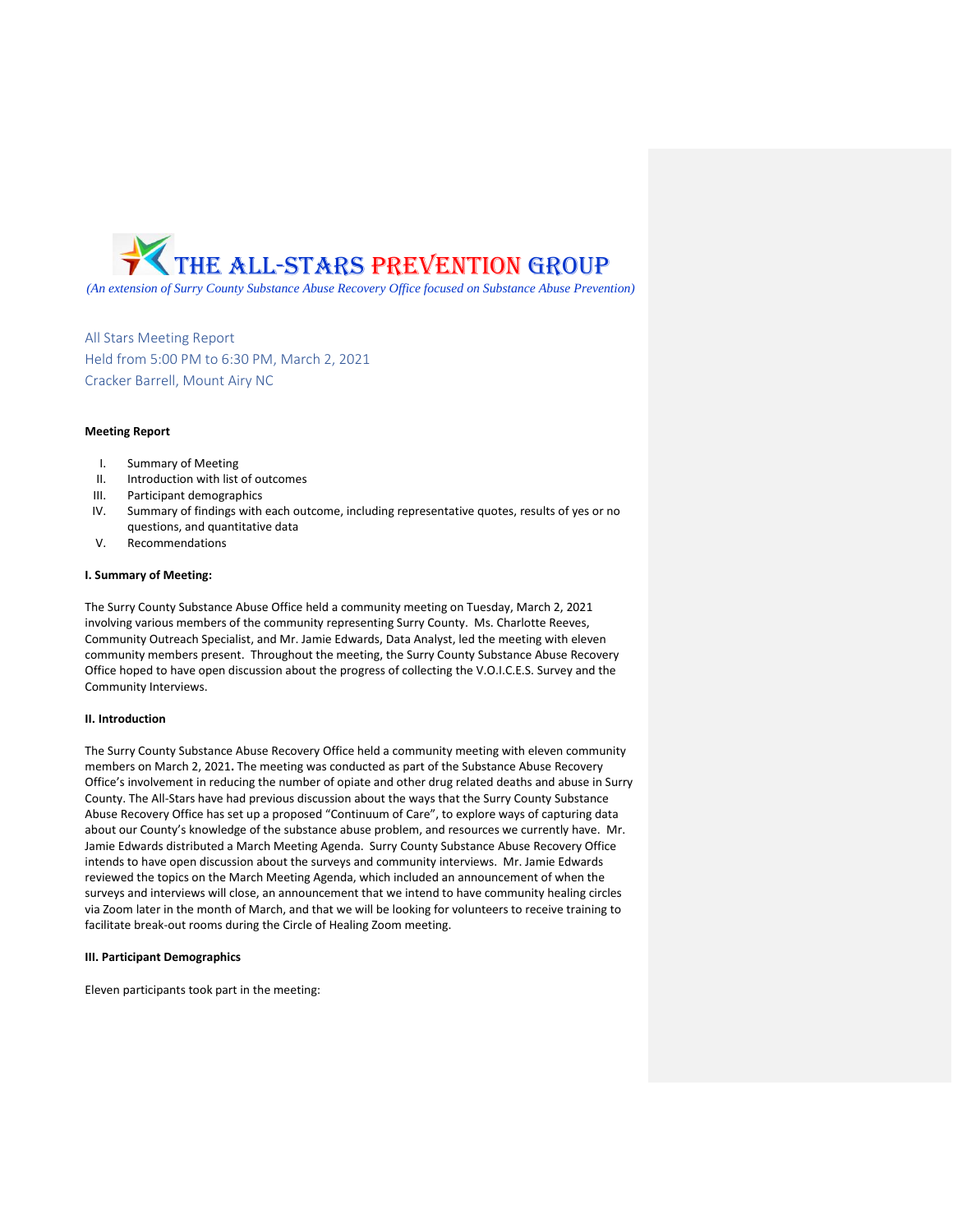• Eleven women

# **IV. Participant Perspectives Perspective 1:** Mr. Edwards asked everyone how the survey and community interview process was going. He also asked if there were any questions, concerns, or comments. Perspective 2: Several of the community members agreed that the interviewing process was going well. Many of the community members stated that they still have more interviews to schedule and complete. **Perspective 3:** Mr. Edwards ask if there is anything that anyone needs and reminded everyone that we will be holding office hours for specific questions or comments on March 9, 2021 from 6:30 pm to 7:30 pm. **Prevention 4:** Mr. Edwards announced that the VOICES survey will close on March 31, 2021, All-Stars Community Interviews will close on April 30, 2021, and the Recovery Office Organizational Capacity Interviews will close May 15, 2021.

- **Prevention 5:** An announcement was made that Surry County Substance Abuse Recovery Office will need volunteers for the Community Healing Circles Zoom meetings. Several community members agreed to volunteer. Training will be provided. There will be two topics for the Community Healing Circles. Topic one will be Perspectives of Substance Use, Medical and Moral Approaches. There will be two virtual meetings on this topic, March 23, 2021 from 6:30 pm to 8:30 pm and March 25, 2021 from 1:00 pm to 2:30 pm. The second topic will be Discussing the V.O.I.C.E.S. Survey. There will also be two virtual meetings on this topic, April 8, 2021 from 10:30 am to 12:00 pm and April 12, 2021 from 6:30 pm to 8:00 pm.
- **Prevention 6:** The question was raised by Charlotte Reeves were there any cares or concerns that anyone wanted to discuss. There was no response.
- **Prevention 7:** Mr. Edwards stated that Charlotte Reeves will be the contact person who will collect the interviews whenever community members have them ready to turn in. She will also be the person who distributes more paper copies to the All-Stars at their request. Charlotte's contact is by email at [reevesc@co.surry.nc.us.](mailto:reevesc@co.surry.nc.us)

## **V. Recommendations**

The All-Star Prevention Group Members that were present at the meeting were unanimous in pledging their efforts and support of helping to continue their efforts on the survey and community interviews. Once again, everyone agrees that the substance abuse problems continue to be a major issue for those who are suffering with the problem, their families, and our County. The meeting was adjourned and will meet again in the month of April. Due to the noise level and the increased capacity at The Cracker Barrell, there was an agreement that the meeting will be held at a different location in the month of April. Everyone was informed to check their email for The All-Star Prevention Group correspondence.

#### **Commented [JE1]:**